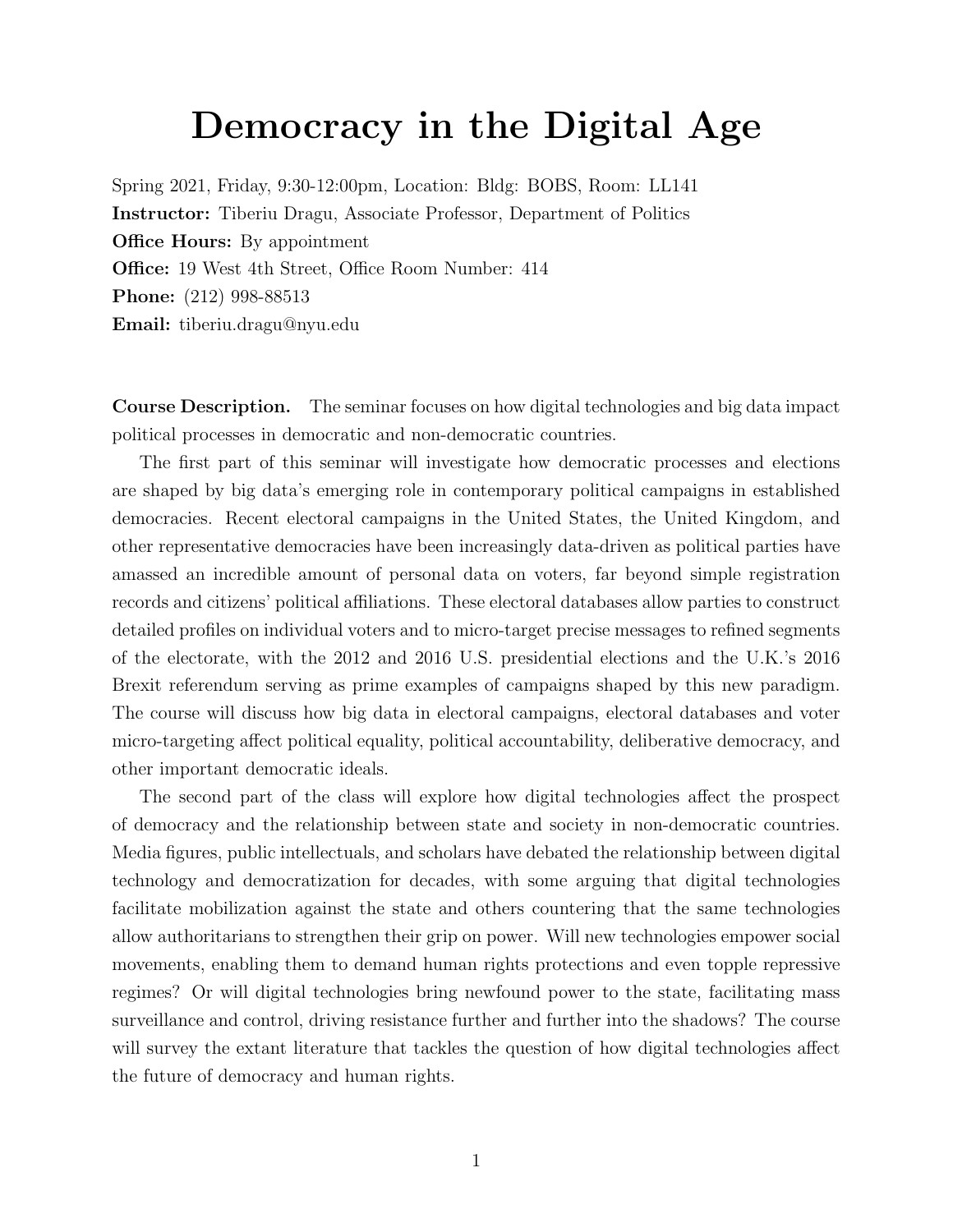Course Requirements. The format of the seminar is discussion-based. Students are expected to attend class, complete all of the assigned reading before class, and actively participate in class. The course grade will be a weighted average of a midterm exam (40%), a final exam (40%), and class participation (20%).

Participation consists of more than attendance. Active participation in classroom discussion is an essential component of the seminar experience. During our discussions, students will be expected to demonstrate successful mastery of the week's assigned readings. Your participation grade will be determined primarily by how frequently you participate in class and how well your comments reflect an understanding of the readings (whether or not you agree with what the readings say). If you feel that shyness is preventing you from participating as fully as you would like, I would be happy to meet with you to discuss strategies for improving your performance in class discussions.

The mid-term and final exams will test your understanding of and ability to analyze material from the readings and lectures. They will be in essay format, and you will have a week to work on the exam essays. Be prepared to recall and apply what you have learned and to write clear, thoughtful, and well-supported answers to challenging questions. Students missing an exam will receive a grade of zero. If you must miss an exam, please contact me before the scheduled test time, and if the excuse is justified and documented through the Moses center (such as in cases of illness or family/personal emergencies), we will schedule a make-up. The mid-term exam will be handed on March 5 (in class) and will be due on March 12. The final exam will be handed on May 7 (in class) and will be due on May 14. In general, no extensions will be granted and exams will be penalized  $1/3$  of a grade (e.g., from a  $B+$  to a B) per day late.

NYU Classes (ex Blackboard): This class has a Course Web Page that contains all the required readings. To be able to access the Course Web Page you must activate your NYU home account; to do so, login on http://start.nyu.edu and follow the step-by-step instructions.

Academic Integrity. All of the work you do in this course is expected to be your own. No cheating or plagiarism (using someone else's words or ideas without proper attribution) will be tolerated. All ideas not your own must be properly cited. Any cases of cheating or plagiarism will be handled according to university policy. For more information on university policy, see http://www.nyu.edu/about/policies-guidelines-compliance/policies-andguidelines/academic-integrity-for-students-at-nyu.html

#### Course Outline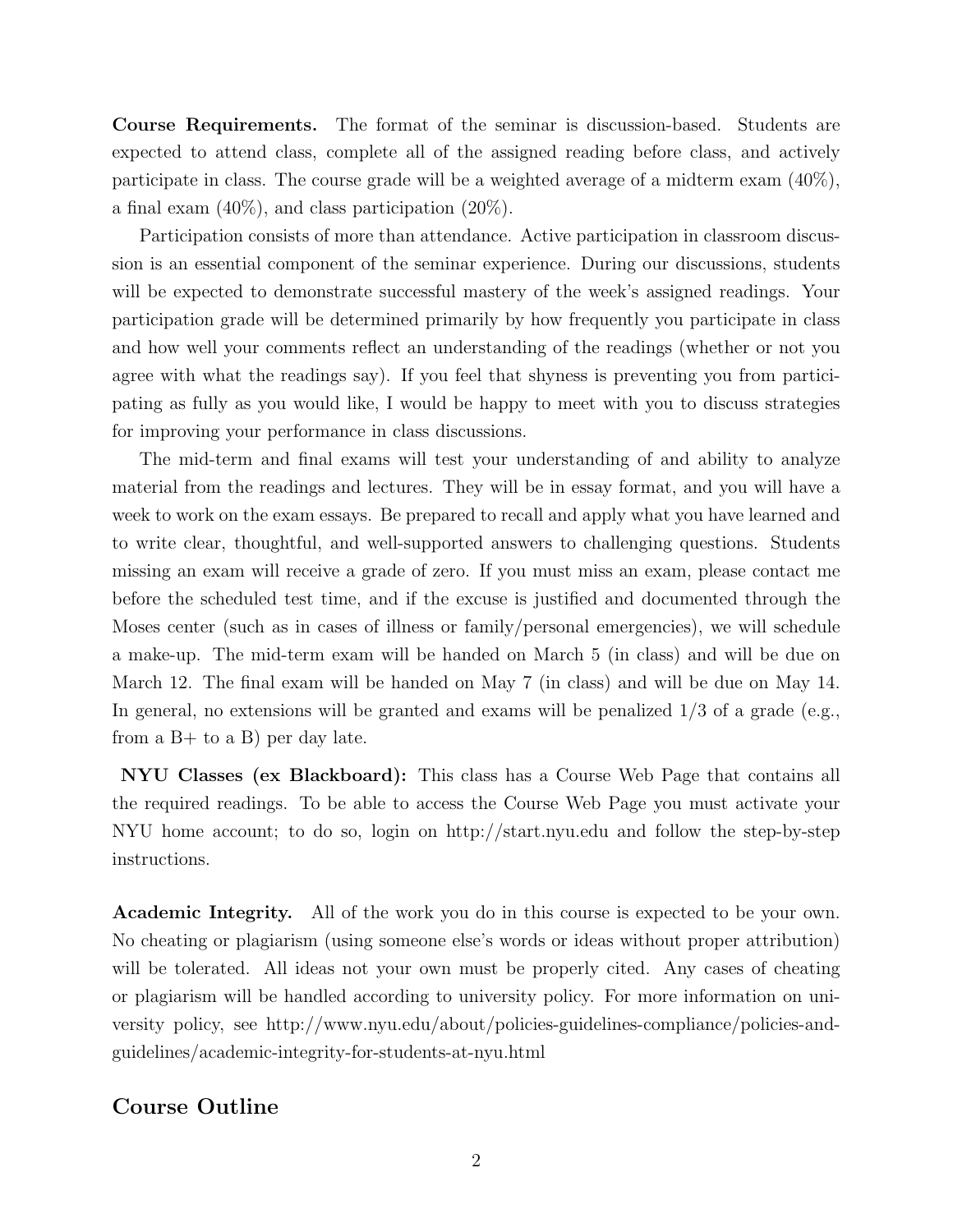## January 29: Introduction

Sue Halpern. "How campaigns are using marketing, manipulation, and "psychographic targeting" to win elections—and weaken democracy." The New Republic, October 18, 2018

Yuval Harari. "Why Technology Favors Tyranny." The Atlantic. August 31, 2018.

#### February 5: Political Campaigns and Big Data I

Nickerson, David W., and Todd Rogers. 2014. "Political Campaigns and Big Data." Journal of Economic Perspectives 28 (2): 51-74.

Kosinski M, Stillwell D, Graepel T. 2013. "Private traits and attributes are predictable from digital records of human behavior." Proceedings of the National Academy of Sciences 110 (15): 5802–5805.

Sasha Issenberg, How President Obama's Campaign Used Big Data to Rally Individual Voters, MIT Technology Review. December 16, 2012.

Terrence McCoy, The Creepiness Factor: How Obama and Romney Are Getting to Know You, The Atlantic. April 10, 2012.

Jeff Chester. Our Next President: Also Brought to You by Big Data and Digital Advertising. BillMoyers.com. January 6, 2017

Hannes Grassegger and Mikael Krogerus. The Data That Turned the World Upside Down. January 28, 2017. motherboard.vice.com.

#### February 12: Political Campaigns and Big Data II

Colin J. Bennett. 2016. "Voter databases, micro-targeting, and data protection law: can political parties campaign in Europe as they do in North America?" International Data Privacy Law 6 (4): 261-275

Howard, Philip N., and Daniel Kreiss. 2010. "Political parties and voter privacy: Aus-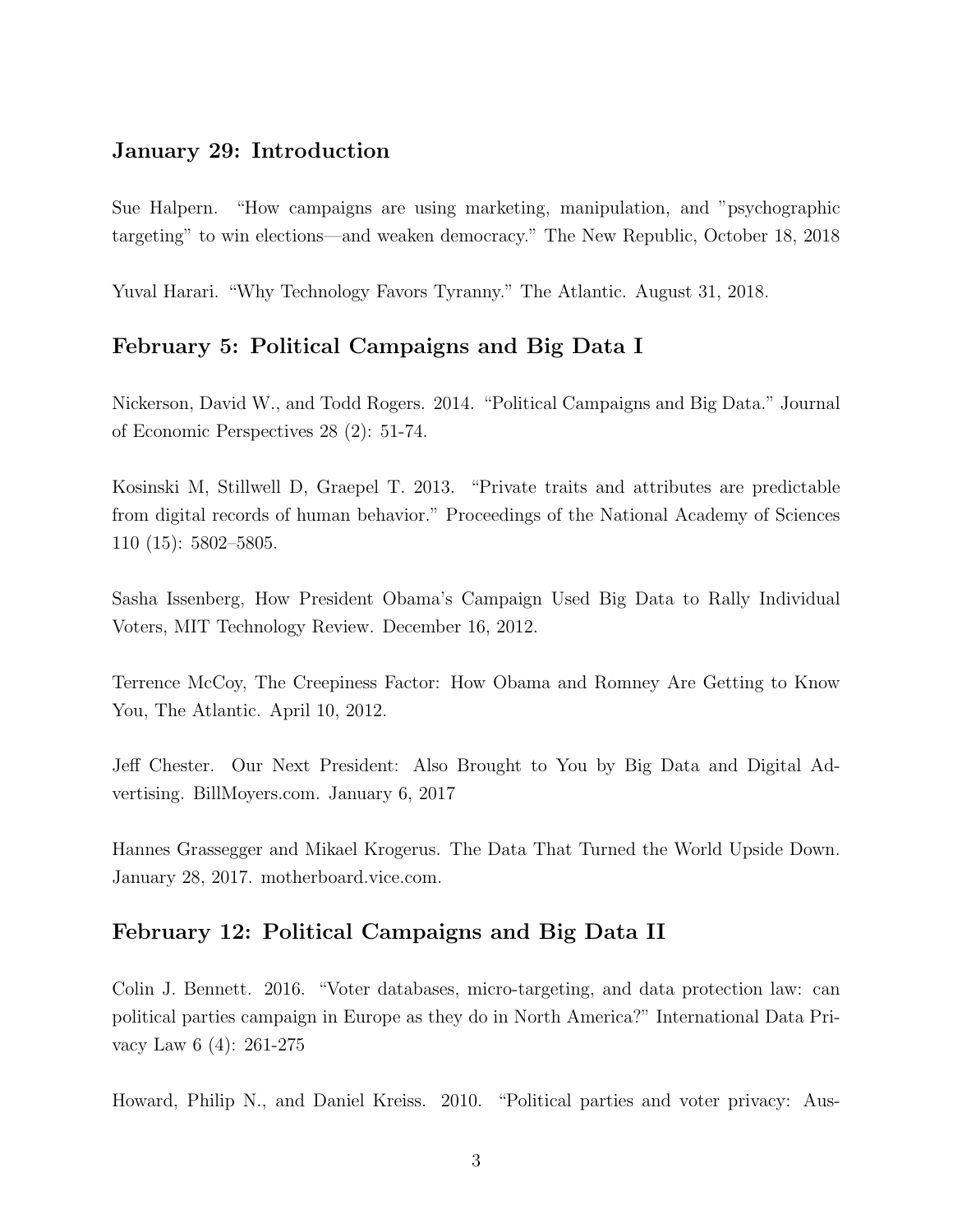tralia, Canada, the United Kingdom, and United States in comparative perspective." First Monday 15 (12).

Anstead, Nick. 2017. "Data-driven campaigning in the 2015 UK general election." The International Journal of Press/Politics 22 (3): 294-313.

Matthew Rice. What we've learned from asking political parties: Who do you think we are? December 03, 2019. www.openrightsgroup.org

Amien Essif. "CDU, SPD and Greens use big data to target Bundestag voters." Deutsche Welle, August 26, 2017.

Frederic Simon. EU politicians convert to big data as campaign weapon. Jun 20, 2016. www.euractiv.com.

Emily Schultheis. Can a French Political Upstart Ride Obama's Strategy to Victory? The Atlantic. April 21, 2017.

Rowland Manthorpe. The Lib Dems are using data to profile every voter in UK - and give you a score. 14 October 2019. news.sky.com.

#### February 19: Voter Privacy and Big Data

Ira Rubinstein. 2014. "Voter Privacy in the Age of Big Data." Wisconsin Law Review: 861

Information Commission's Office. "Democracy Disrupted? Personal Information and Political Influence." 11 July, 2018. ico.org.uk.

Jennifer Baker. New rules regulate data-use in EU political campaigns. Mar 26, 2019. www.iapp.org.

Brendan Finucane. A Post-GDPR Checklist for Political Parties. June 11, 2018. www.cpomagazine.com.

Amy Shepherd. Profiling, Political opinions, and Data Protection - The Legal Background. December 09, 2019. www.openrightsgroup.org.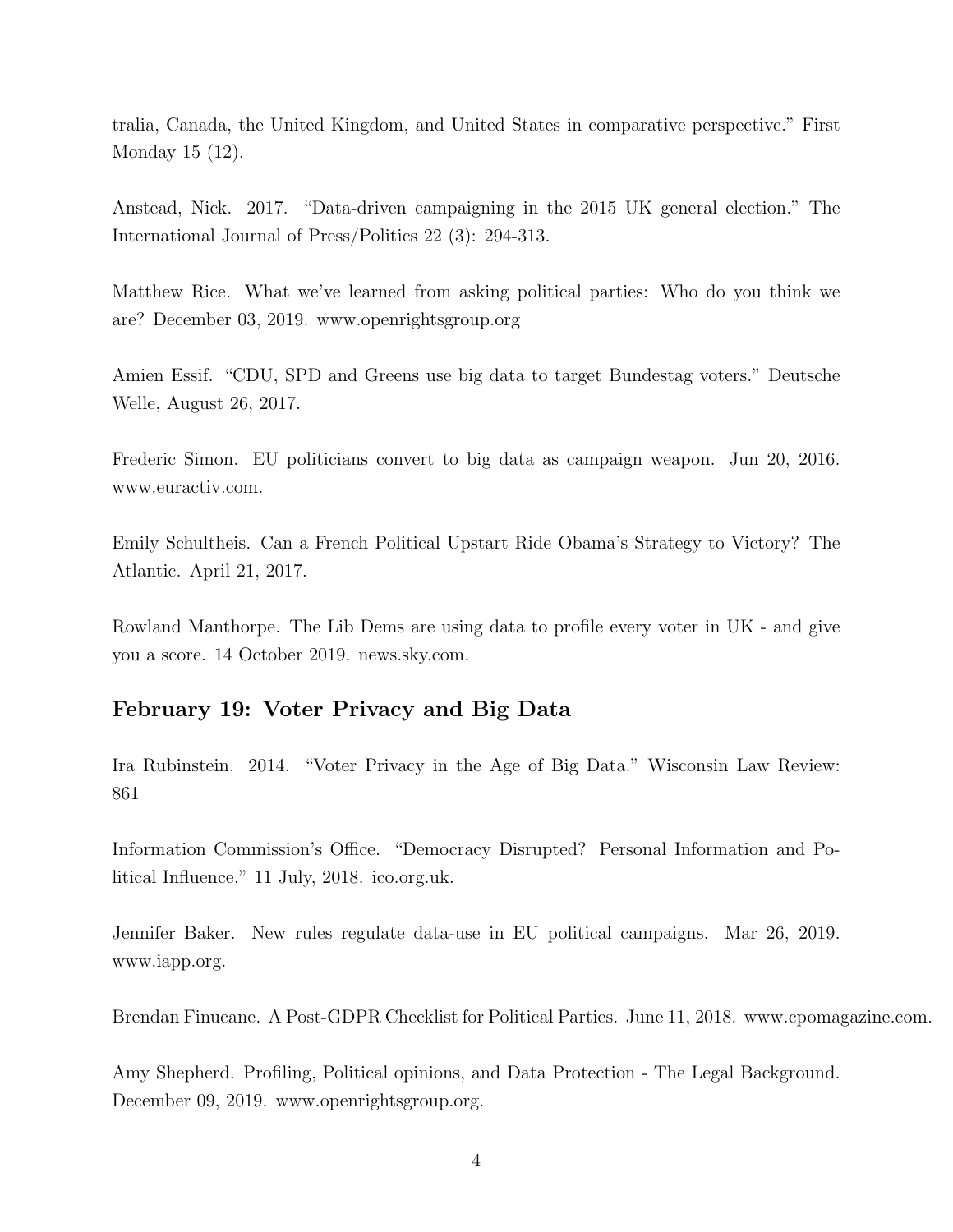## February 26: The Perils of Big Data

Tufekci, Zeynep. 2014. "Engineering the public: Big data, surveillance and computational politics." First Monday 19 (7).

Borgesius, Frederik J. Zuiderveen, et al. 2018. "Online political microtargeting: Promises and threats for democracy." Utrecht Law Review 14 (1): 82-96.

Enos, Ryan D., Anthony Fowler, and Lynn Vavreck. 2014. "Increasing inequality: The effect of GOTV mobilization on the composition of the electorate." The Journal of Politics 76.1: 273-288.

Panagopoulos, Costas. 2016. "All about that base: Changing campaign strategies in US presidential elections." Party Politics 22 (2): 179-190.

# March 5: The Perils of Digital Technologies

Munger, Kevin, Patrick Egan, Jonathan Nagler, Jonathan Ronen, and Joshua A. Tucker. 2020. "Political knowledge and misinformation in the era of social media: Evidence from the 2015 UK Election." British Journal of Political Science.

Vosoughi, Soroush, Deb Roy, and Sinan Aral. 2018."The spread of true and false news online." Science 359 (6380): 1146-1151.

Lazer, David MJ, et al. 2018. "The science of fake news." *Science* 359 (6380): 1094-1096.

Allcott, Hunt, and Matthew Gentzkow. 2017. "Social media and fake news in the 2016 election." Journal of economic perspectives 31 (2): 211-36.

# March 12: Midterm Exam

March 19: No Class

March 26: Liberation Technologies I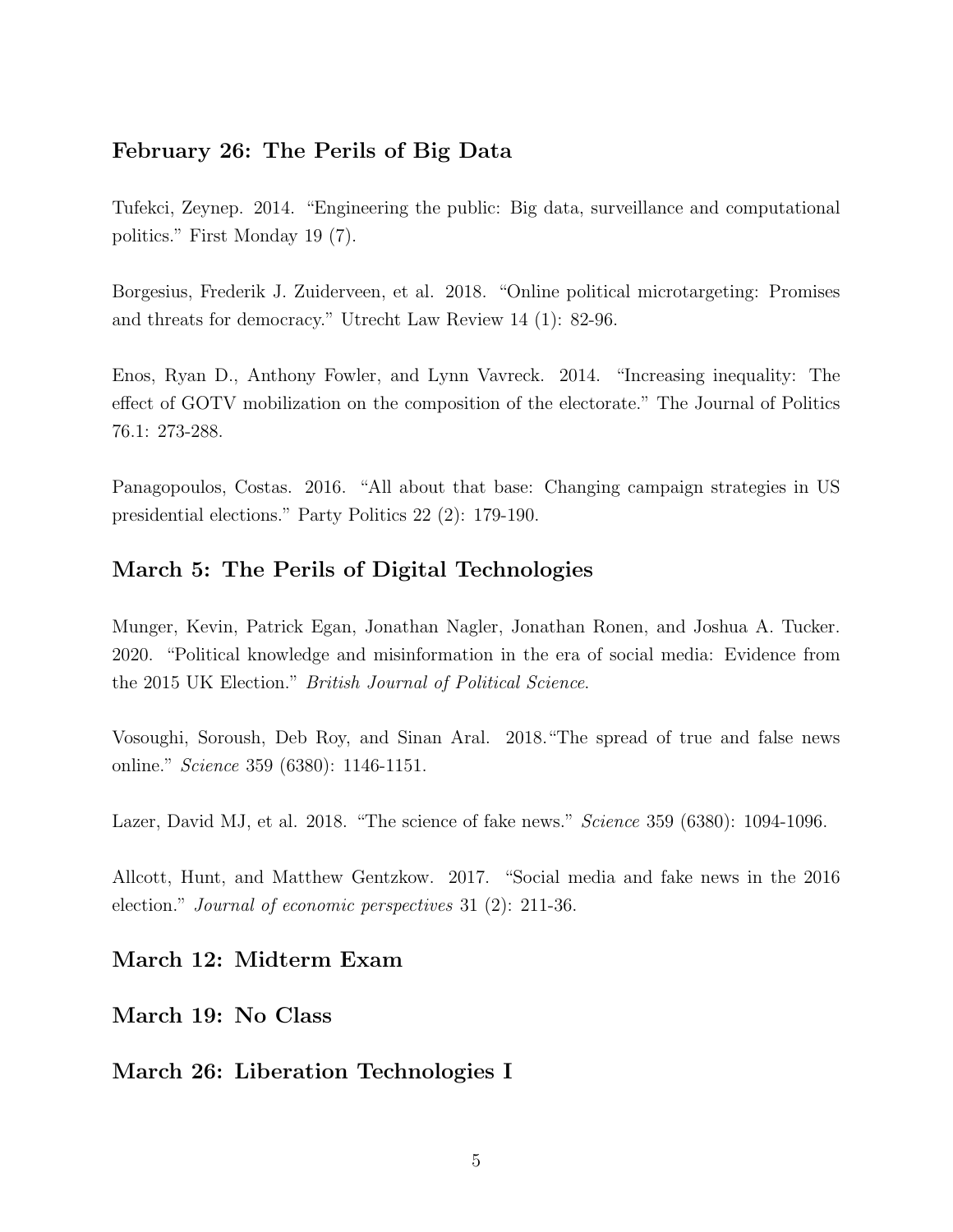Diamond, Larry. 2010. "Liberation Technology." Journal of Democracy 21 (3): 69-83.

Howard, Philip N., and Muzammil M. Hussain. 2011. "The upheavals in Egypt and Tunisia: The role of digital media." Journal of Democracy 22 (3): 35-48.

Ruijgrok, Kris. 2017. "From the web to the streets: internet and protests under authoritarian regimes." Democratization 24.3: 498-520.

Steven Feldstein. 2019. "The Road to Digital Unfreedom: How Artificial Intelligence is Reshaping Repression." Journal of Democracy, 30 (1): 40-52.

# April 2: Liberation Technologies II

Rød, Espen Geelmuyden, and Nils B. Weidmann. 2015. "Empowering activists or autocrats? The Internet in authoritarian regimes." Journal of Peace Research 52 (3): 338-351.

Steinert-Threlkeld, Zachary C. 2017. "Spontaneous collective action: Peripheral mobilization during the Arab Spring." American Political Science Review 111 (2): 379-403.

Hassanpour, Navid. 2014. "Media disruption and revolutionary unrest: Evidence from Mubarak's quasi-experiment." Political Communication 31 (1): 1-24.

Reuter, Ora John, and David Szakonyi. 2015. "Online social media and political awareness in authoritarian regimes." British Journal of Political Science 45 (1): 29-51.

## April 9: Technology and Authoritarian Control

Deibert, Ron. 2015. "Authoritarianism goes global: Cyberspace under siege." Journal of Democracy 26 (3): 64-78.

Gunitsky, Seva. 2015. "Corrupting the cyber-commons: Social media as a tool of autocratic stability." Perspectives on Politics 13 (1): 42-54.

Hellmeier, Sebastian. 2016. "The dictator's digital toolkit: Explaining variation in Internet filtering in authoritarian regimes." Politics & Policy 44 (6): 1158-1191.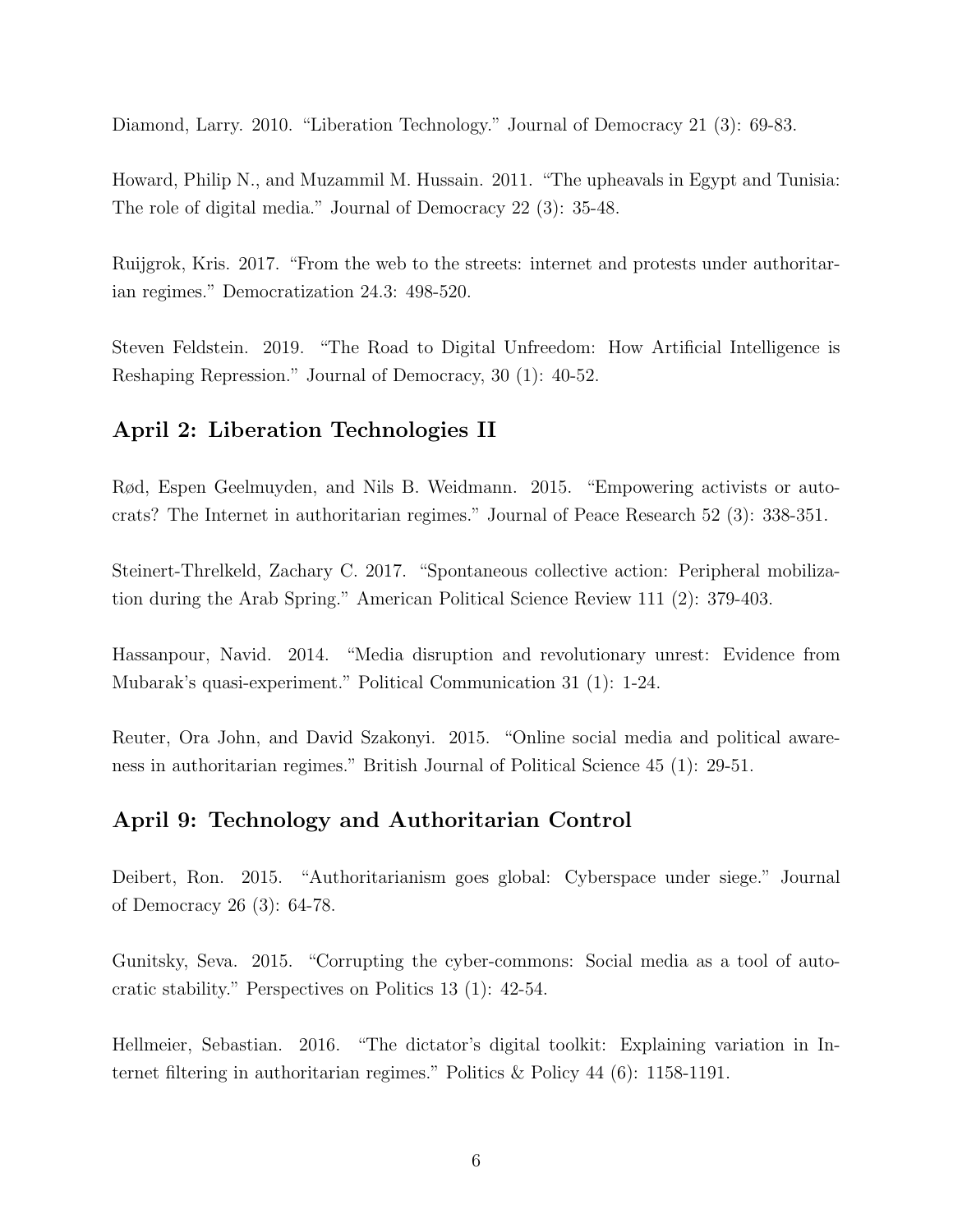Pearce, Katy E., and Sarah Kendzior. 2012. "Networked authoritarianism and social media in Azerbaijan." Journal of Communication 62 (2): 283-298.

## April 16: How Non-Democratic Regimes Use Technology

King, Gary, Jennifer Pan, and Margaret E. Roberts. 2013. "How censorship in China allows government criticism but silences collective expression." American Political Science Review 107: 326-343.

King, Gary, Jennifer Pan, and Margaret E. Roberts. 2014. "Reverse-engineering censorship in China: Randomized experimentation and participant observation." Science 345.6199: 1251722.

Deibert, Ronald, Joshua Oliver, and Adam Senft. 2019. "Censors Get Smart: Evidence from Psiphon in Iran." Review of Policy Research 36 (3): 341-356.

Druzin, Bryan, and Gregory S. Gordon. 2018. "Authoritarianism and the Internet." Law & Social Inquiry 43 (4): 1427-1457.

## April 23: Why Technology Favors the Autocrat I

Tiberiu Dragu and Yonatan Lupu. 2021. "Does Technology Undermine Authoritarian Governments?" International Organization.

Kendall-Taylor, Andrea, Erica Frantz and Joseph Wright. 2020. "The Digital Dictators: How Technology Strengthens Autocracy." Foreign Affairs Mar/Apr.

Charlie Campbell. "How China Is Using 'Social Credit Scores' to Reward and Punish Its Citizens." Time Magazine, Jan. 16, 2019

Emily Sherwin. Kremlin Aims to Unplug Russian Internet from World Wide Web. February 12, 2019. Deutsche Welle.

## April 30: Why Technology Favors the Autocrat II

Richard Fontaine & Kara Frederick. "The Autocrat's New Tool Kit." Wall Street Jour-